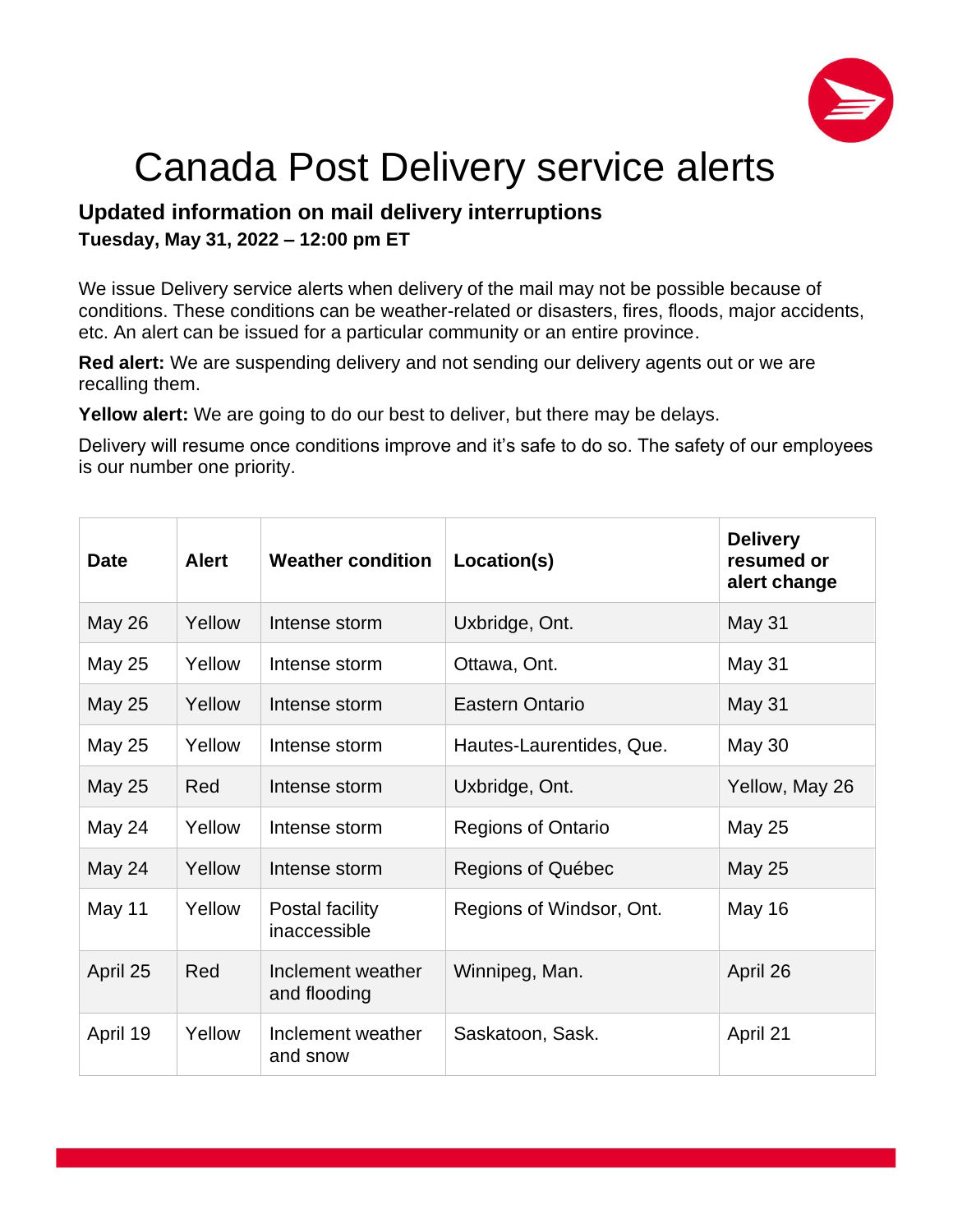| <b>Date</b> | <b>Alert</b> | <b>Weather condition</b>               | Location(s)                 | <b>Delivery</b><br>resumed or<br>alert change |
|-------------|--------------|----------------------------------------|-----------------------------|-----------------------------------------------|
| April 19    | Yellow       | Inclement weather<br>and snow          | North Battleford, Sask.     | April 21                                      |
| April 19    | Yellow       | Inclement weather<br>and snow          | Calgary, Alta.              | April 21                                      |
| April 19    | Yellow       | Inclement weather<br>and snow          | Estrie, Que.                | April 20                                      |
| April 19    | Yellow       | Inclement weather<br>and snow          | Montréal region, Que.       | April 20                                      |
| April 19    | Yellow       | Inclement weather<br>and snow          | Laurentides, Que.           | April 20                                      |
| April 13    | Red          | Snowstorm                              | Southeast Saskatchewan      | April 19                                      |
| April 13    | Red          | Snowstorm                              | Southern Manitoba           | April 19                                      |
| April 13    | Red          | Snowstorm                              | Brandon, Man.               | April 19                                      |
| April 13    | Red          | Snowstorm                              | Winnipeg, Man.              | April 19                                      |
| April 7     | Yellow       | Inclement weather<br>and freezing rain | Winnipeg, Man.              | April 8                                       |
| April 5     | Yellow       | Inclement weather<br>and snow          | Corner Brook, N.L.          | April 7                                       |
| April 5     | Yellow       | Inclement weather<br>and snow          | <b>Central Newfoundland</b> | April 6                                       |
| March 25    | Red          | Inclement weather<br>and freezing rain | Western Cape Breton, N.S.   | March 28                                      |
| March 25    | Yellow       | Inclement weather<br>and freezing rain | Eastern Cape Breton, N.S.   | March 28                                      |
| March 25    | Yellow       | Inclement weather<br>and freezing rain | Antigonish region, N.S.     | March 28                                      |
| March 25    | Yellow       | Inclement weather<br>and freezing rain | New Glasgow region, N.S.    | March 28                                      |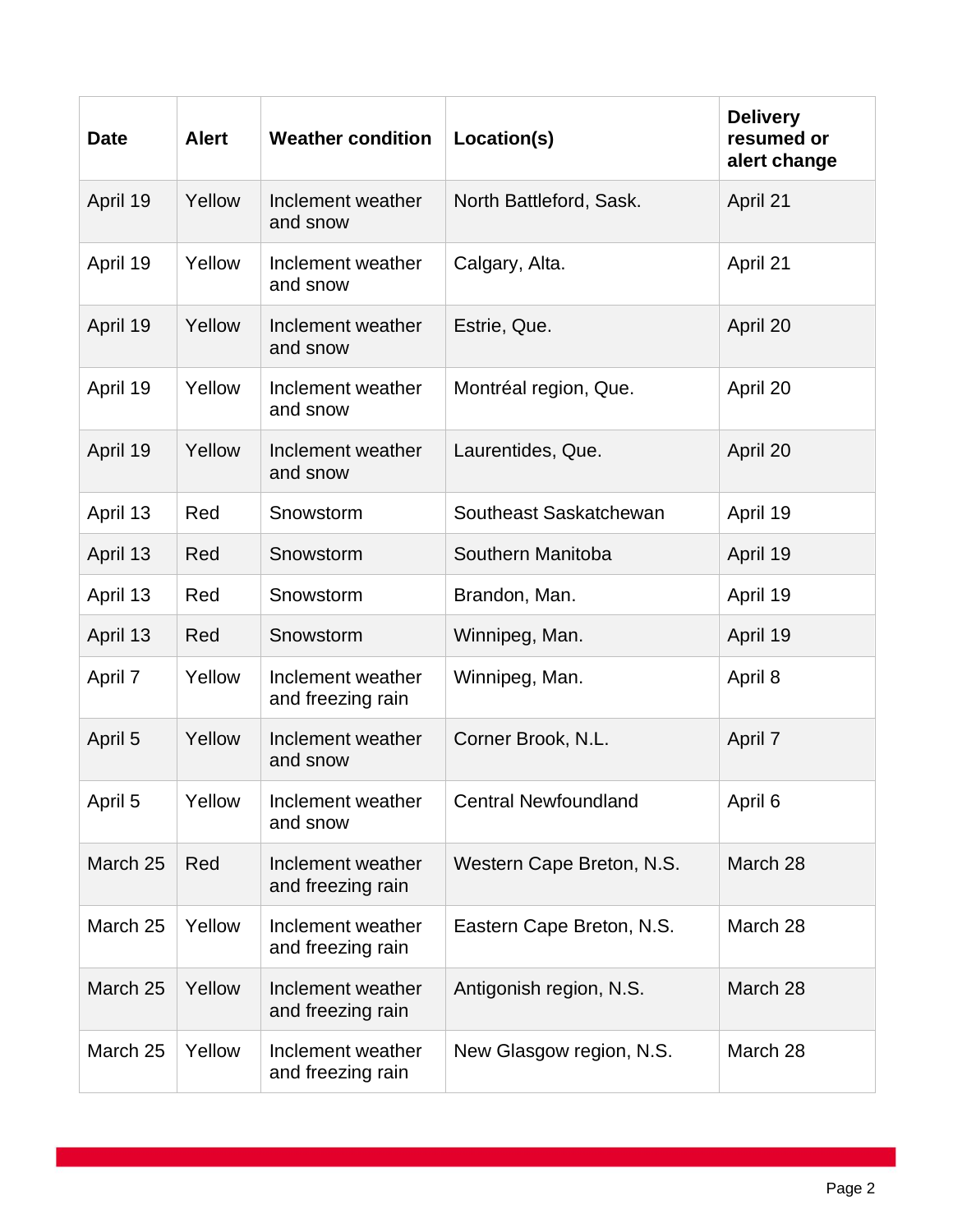| <b>Date</b> | <b>Alert</b> | <b>Weather condition</b>                       | Location(s)                                  | <b>Delivery</b><br>resumed or<br>alert change |
|-------------|--------------|------------------------------------------------|----------------------------------------------|-----------------------------------------------|
| March 25    | Yellow       | Inclement weather<br>and freezing rain         | Bathurst, N.B.                               | March 28                                      |
| March 25    | Yellow       | Inclement weather<br>and freezing rain         | Miramichi, N.B.                              | March 28                                      |
| March 25    | Yellow       | Inclement weather<br>and freezing rain         | Campbellton, N.B.                            | March 28                                      |
| March 25    | Yellow       | Inclement weather<br>and freezing rain         | Northern and Eastern New<br><b>Brunswick</b> | March 28                                      |
| March 24    | Yellow       | Inclement weather<br>and snow                  | Thunder Bay, Ont.                            | March 28                                      |
| March 23    | Red          | Inclement weather<br>and snow                  | Thunder Bay, Ont.                            | Yellow, March<br>24                           |
| March 22    | Yellow       | Inclement weather<br>and snow                  | Labrador, N.L.                               | March 24                                      |
| March 21    | Yellow       | Inclement weather<br>and freezing rain         | Avalon Peninsula, N.L.                       | March 22                                      |
| March 21    | Yellow       | Inclement weather<br>and freezing rain         | St. John's Metro, N.L.                       | March 22                                      |
| March 14    | Yellow       | Inclement weather                              | Corner Brook, N.L.                           | March 16                                      |
| March 14    | Yellow       | Inclement weather                              | Stephenville, N.L.                           | March 15                                      |
| March 8     | Yellow       | Inclement weather<br>and snow                  | Corner Brook, N.L.                           | March 10                                      |
| March 8     | Yellow       | Inclement weather<br>and snow                  | Stephenville, N.L.                           | March 10                                      |
| March 8     | Yellow       | Inclement weather,<br>snow and blowing<br>snow | Southern Saskatchewan                        | March 9                                       |
| March 8     | Yellow       | Inclement weather<br>and snow                  | Campbellton, N.B.                            | March 9                                       |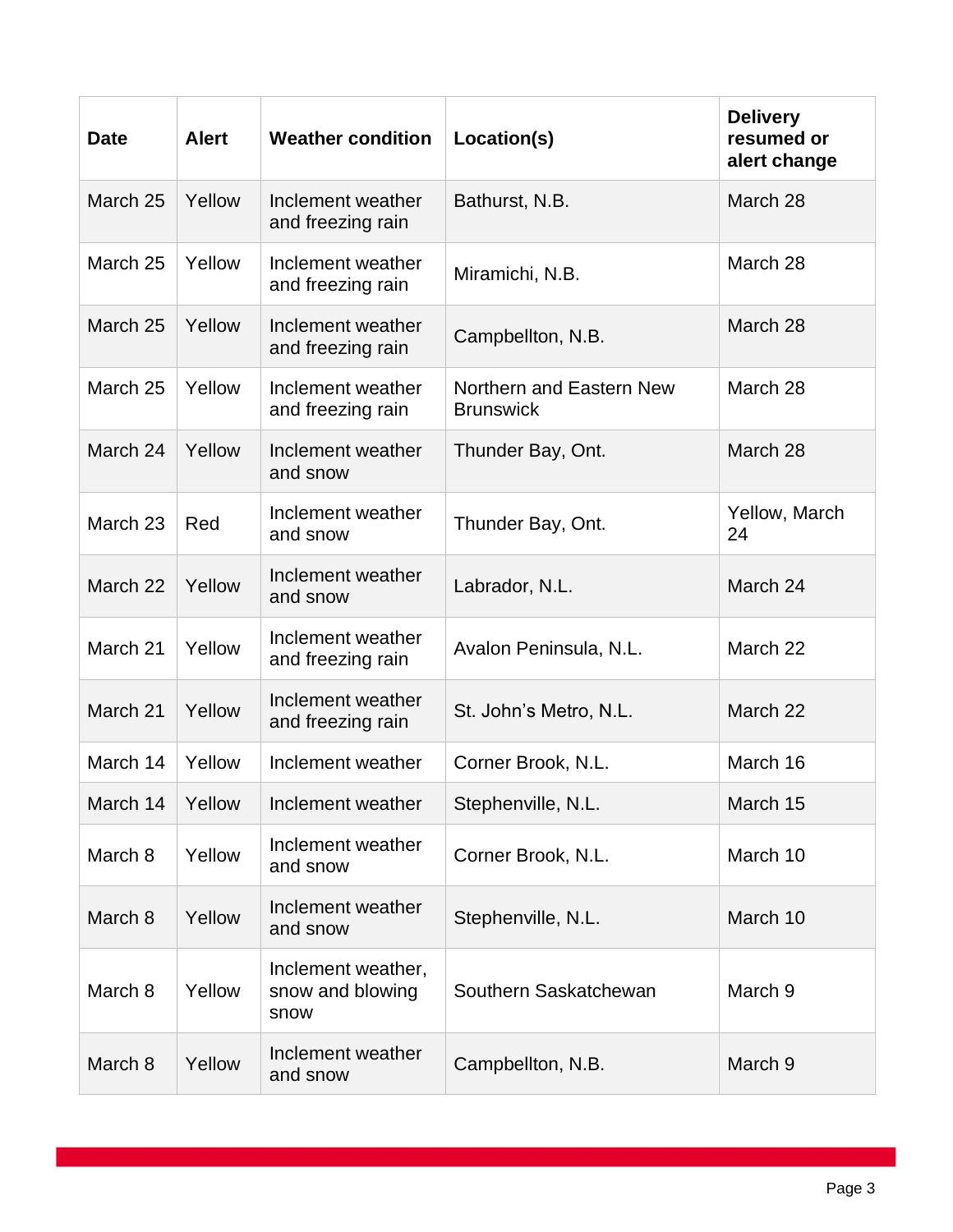| <b>Date</b>        | <b>Alert</b> | <b>Weather condition</b>                        | Location(s)                              | <b>Delivery</b><br>resumed or<br>alert change |
|--------------------|--------------|-------------------------------------------------|------------------------------------------|-----------------------------------------------|
| March 8            | Red          | Inclement weather<br>and snow                   | Saguenay-Lac-Saint-Jean,<br>Que.         | March 9                                       |
| March 8            | Yellow       | Inclement weather<br>and snow                   | Gaspésie, Îles-de-la-<br>Madeleine, Que. | March <sub>9</sub>                            |
| March 8            | Yellow       | Inclement weather<br>and snow                   | Côte-Nord, Que.                          | March 9                                       |
| March 7            | Yellow       | Inclement weather<br>and snow                   | Edmundston, N.B.                         | March 9                                       |
| March 7            | Yellow       | Inclement weather,<br>snow and freezing<br>rain | Bas-Saint-Laurent, Que.                  | March 9                                       |
| March 7            | Yellow       | Inclement weather,<br>snow and freezing<br>rain | Capitale-Nationale, Que.                 | March 9                                       |
| March 7            | Yellow       | Inclement weather,<br>snow and freezing<br>rain | Chaudière-Appalaches, Que.               | March 8                                       |
| March 7            | Yellow       | Inclement weather,<br>snow and freezing<br>rain | Mauricie, Que.                           | March 8                                       |
| March 7            | Yellow       | Inclement weather,<br>snow and freezing<br>rain | Saguenay-Lac-Saint-Jean,<br>Que.         | Red, March 8                                  |
| March 4            | Yellow       | Inclement weather<br>and snow                   | Avalon Peninsula, N.L.                   | March 7                                       |
| March 4            | Yellow       | Inclement weather<br>and snow                   | St. John's Metro, N.L.                   | March 7                                       |
| March <sub>3</sub> | Yellow       | Inclement weather<br>and snow                   | Nova Scotia (province)                   | March 7                                       |
| Feb. 25            | Yellow       | Inclement weather,<br>snow and freezing<br>rain | Montérégie, Que.                         | March 1                                       |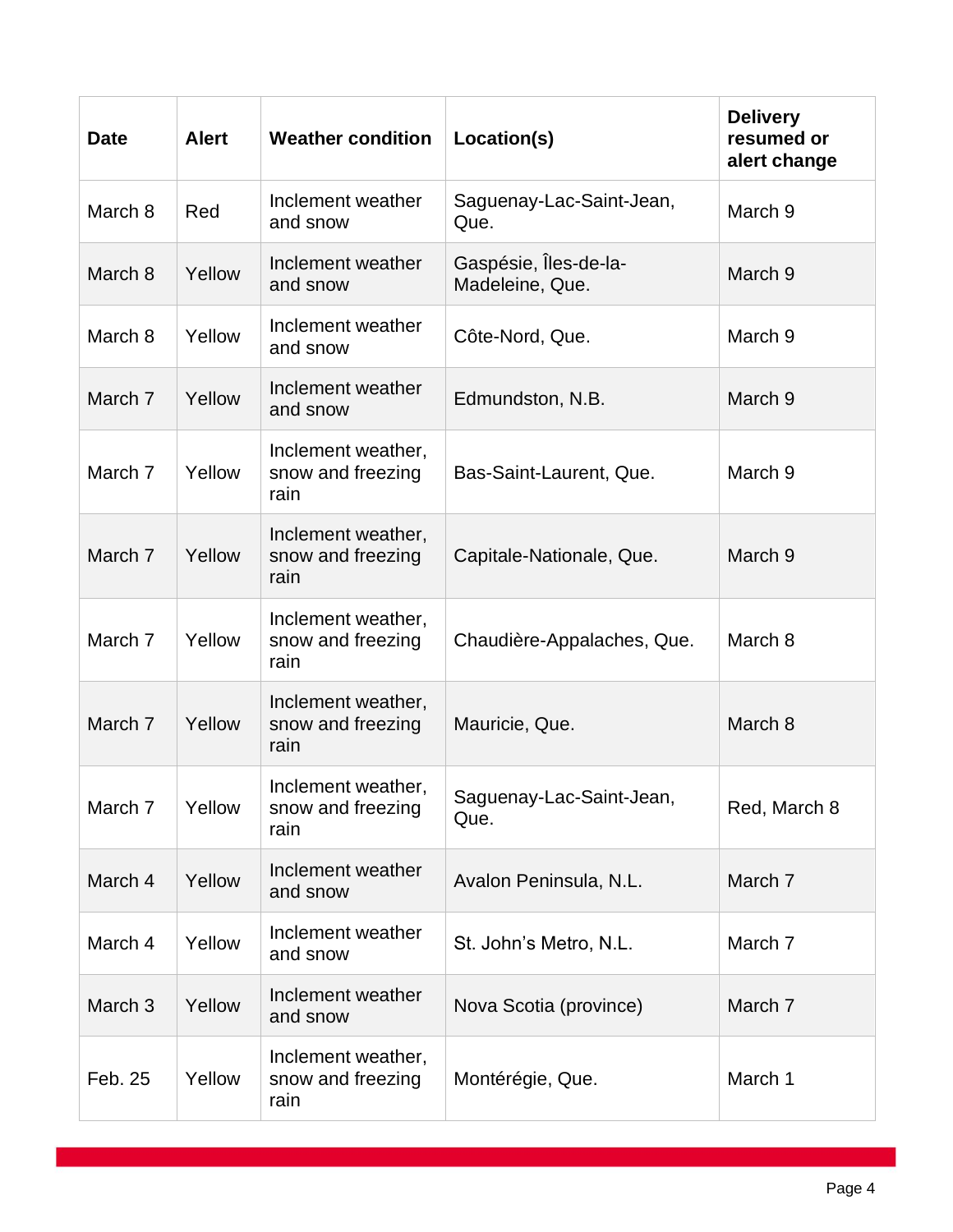| <b>Date</b> | <b>Alert</b> | <b>Weather condition</b>                        | Location(s)                      | <b>Delivery</b><br>resumed or<br>alert change |
|-------------|--------------|-------------------------------------------------|----------------------------------|-----------------------------------------------|
| Feb. 25     | Yellow       | Inclement weather,<br>snow and freezing<br>rain | Estrie, Que.                     | March 1                                       |
| Feb. 25     | Yellow       | Inclement weather<br>and snow                   | Greater Toronto Area, Ont.       | Feb. 28                                       |
| Feb. 25     | Yellow       | Inclement weather,<br>snow and freezing<br>rain | Montréal region, Que.            | Feb. 28                                       |
| Feb. 25     | Yellow       | Inclement weather,<br>snow and freezing<br>rain | Outaouais, Que.                  | Feb. 28                                       |
| Feb. 25     | Yellow       | Inclement weather,<br>snow and freezing<br>rain | Laurentides, Que.                | Feb. 28                                       |
| Feb. 25     | Yellow       | Inclement weather,<br>snow and freezing<br>rain | Lanaudière, Que.                 | Feb. 28                                       |
| Feb. 24     | Yellow       | Inclement weather,<br>snow and freezing<br>rain | Abitibi-Témiscamingue, Que.      | Feb. 28                                       |
| Feb. 24     | Red          | Inclement weather<br>and freezing rain          | Stephenville, N.L.               | Feb. 25                                       |
| Feb. 24     | Yellow       | Inclement weather<br>and snow                   | Saguenay-Lac-Saint-Jean,<br>Que. | Feb. 25                                       |
| Feb. 24     | Yellow       | Inclement weather<br>and freezing rain          | Miramichi, N.B.                  | Feb. 25                                       |
| Feb. 24     | Yellow       | Inclement weather<br>and freezing rain          | Campbellton, N.B.                | Feb. 25                                       |
| Feb. 24     | Yellow       | Inclement weather<br>and freezing rain          | Edmundston, N.B.                 | Feb. 25                                       |
| Feb. 23     | Yellow       | Inclement weather<br>and freezing rain          | Corner Brook, N.L.               | Feb. 25                                       |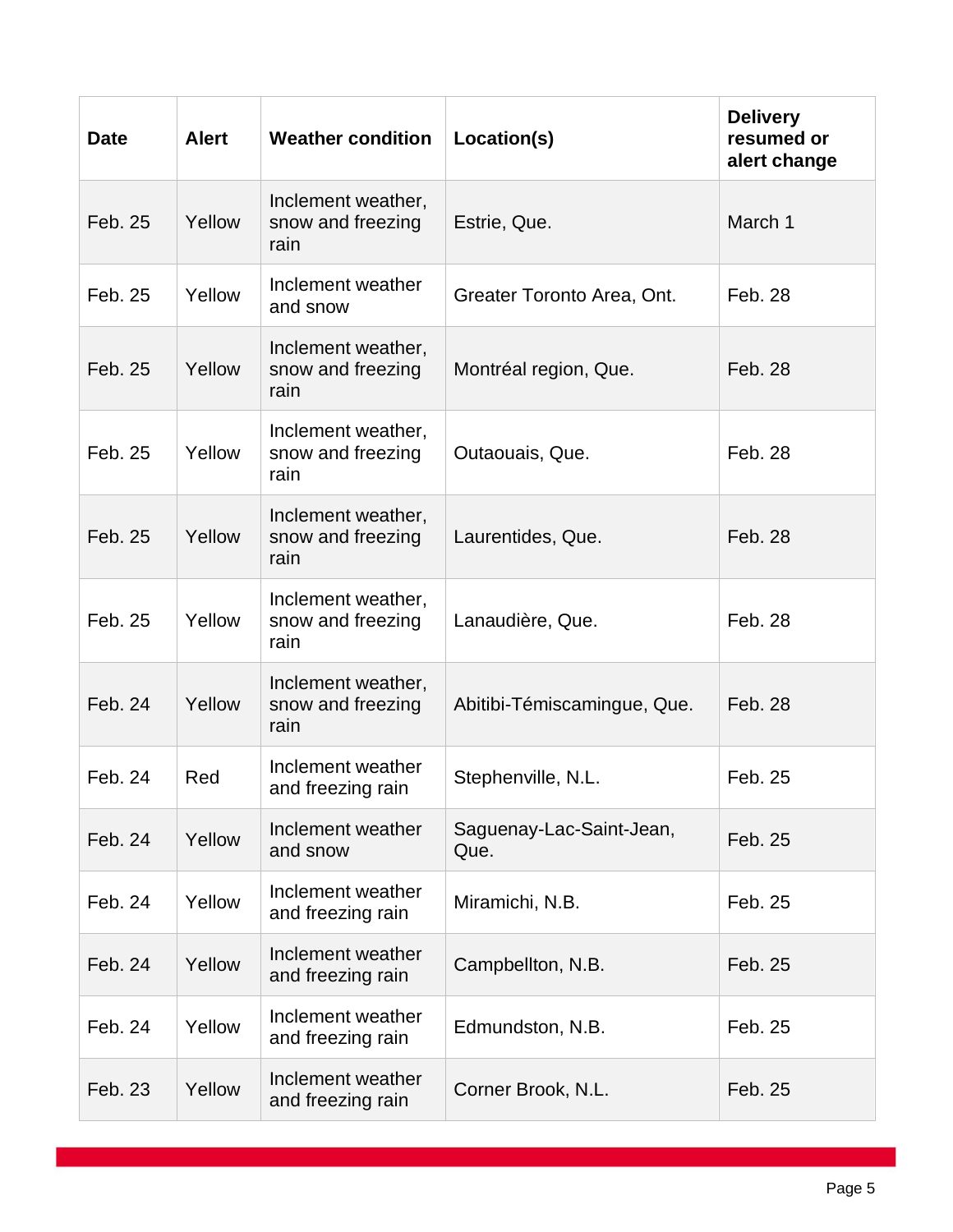| <b>Date</b> | <b>Alert</b> | <b>Weather condition</b>                                        | Location(s)                      | <b>Delivery</b><br>resumed or<br>alert change |
|-------------|--------------|-----------------------------------------------------------------|----------------------------------|-----------------------------------------------|
| Feb. 23     | Red          | Inclement weather<br>and snow                                   | Timmins, Ont.                    | Feb. 24                                       |
| Feb. 23     | Red          | Inclement weather<br>and snow                                   | Abitibi-Témiscamingue, Que.      | Yellow, Feb. 24                               |
| Feb. 23     | Red          | Inclement weather<br>and snow                                   | Saguenay-Lac-Saint-Jean,<br>Que. | Yellow, Feb. 24                               |
| Feb. 23     | Yellow       | Inclement weather<br>and freezing rain                          | Quebec (province)                | Feb. 25                                       |
| Feb. 23     | Red          | Inclement weather<br>and freezing rain                          | Miramichi, N.B.                  | Yellow, Feb. 24                               |
| Feb. 23     | Red          | Inclement weather<br>and freezing rain                          | Campbellton, N.B.                | Yellow, Feb. 24                               |
| Feb. 23     | Red          | Inclement weather<br>and freezing rain                          | Edmundston, N.B.                 | Yellow, Feb. 24                               |
| Feb. 22     | Yellow       | Inclement weather<br>and snow                                   | Abitibi-Témiscamingue, Que.      | Red, Feb. 23                                  |
| Feb. 22     | Yellow       | Inclement weather<br>and snow                                   | Saguenay-Lac-Saint-Jean,<br>Que. | Red, Feb. 23                                  |
| Feb. 22     | Red          | Inclement weather<br>and snow                                   | City of Sudbury, Ont.            | Feb. 23                                       |
| Feb. 18     | Yellow       | Inclement weather<br>and snow                                   | Montérégie, Que.                 | Feb. 22                                       |
| Feb. 17     | Yellow       | Inclement weather<br>and freezing rain                          | Estrie, Que.                     | Feb. 22                                       |
| Feb. 17     | Yellow       | Inclement weather<br>and snow                                   | Corner Brook, N.L.               | Feb. 22                                       |
| Jan. 31     | Yellow       | Road closures in<br>downtown core and<br>related traffic issues | Ottawa, Ont.                     | Feb. 22                                       |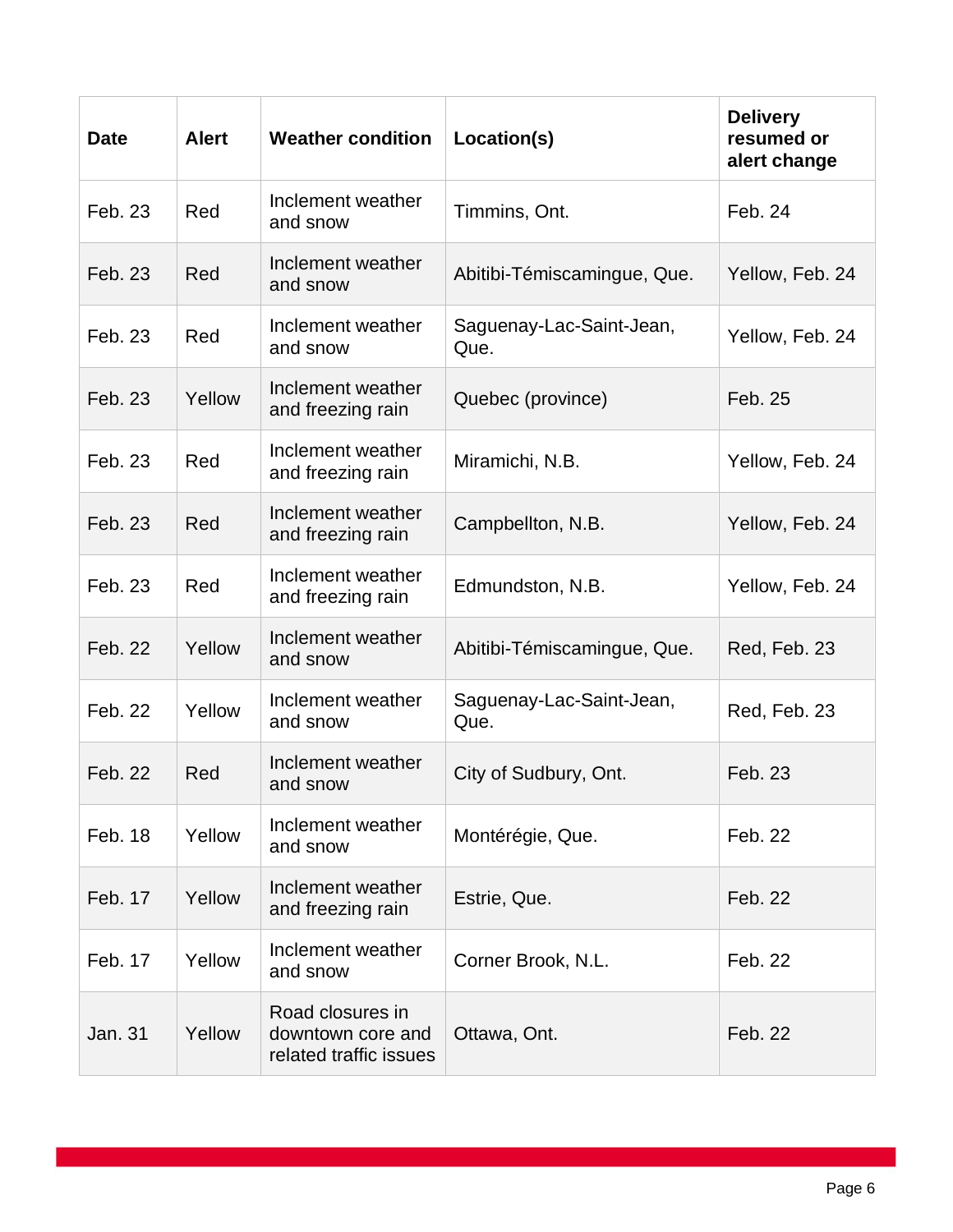| <b>Date</b>    | <b>Alert</b> | <b>Weather condition</b>               | Location(s)                      | <b>Delivery</b><br>resumed or<br>alert change |
|----------------|--------------|----------------------------------------|----------------------------------|-----------------------------------------------|
| Feb. 18        | Yellow       | Inclement weather<br>and freezing rain | North Bay, Ont.                  | Feb. 21                                       |
| Feb. 18        | Red          | Inclement weather<br>and snow          | Saguenay-Lac-Saint-Jean,<br>Que. | Feb. 21                                       |
| Feb. 18        | Red          | Inclement weather<br>and snow          | Chaudière-Appalaches, Que.       | Feb. 21                                       |
| Feb. 18        | Yellow       | Inclement weather<br>and snow          | Montréal region, Que.            | Feb. 21                                       |
| Feb. 18        | Yellow       | Inclement weather<br>and snow          | Capitale-Nationale, Que.         | Feb. 21                                       |
| <b>Feb. 18</b> | Yellow       | Inclement weather<br>and freezing rain | <b>Western Newfoundland</b>      | Feb. 21                                       |
| Feb. 18        | Yellow       | Inclement weather<br>and freezing rain | Cape Breton, N.S.                | Feb. 21                                       |
| <b>Feb. 18</b> | Yellow       | Inclement weather<br>and freezing rain | Yarmouth region, N.S.            | Feb. 21                                       |
| Feb. 18        | Red          | Inclement weather<br>and freezing rain | <b>Northern New Brunswick</b>    | Feb. 21                                       |
| Feb. 18        | Red          | Inclement weather<br>and freezing rain | <b>Eastern New Brunswick</b>     | Feb. 21                                       |
| Feb. 18        | Yellow       | Inclement weather<br>and freezing rain | <b>Southern New Brunswick</b>    | Feb. 21                                       |
| Feb. 17        | Yellow       | Inclement weather<br>and freezing rain | City of Sudbury, Ont.            | Feb. 21                                       |
| Feb. 17        | Yellow       | Inclement weather<br>and freezing rain | Bas-Saint-Laurent, Que.          | Feb. 21                                       |
| Feb. 17        | Yellow       | Inclement weather<br>and freezing rain | Laurentides, Que.                | Feb. 21                                       |
| Feb. 17        | Yellow       | Inclement weather<br>and freezing rain | Outaouais, Que.                  | Feb. 21                                       |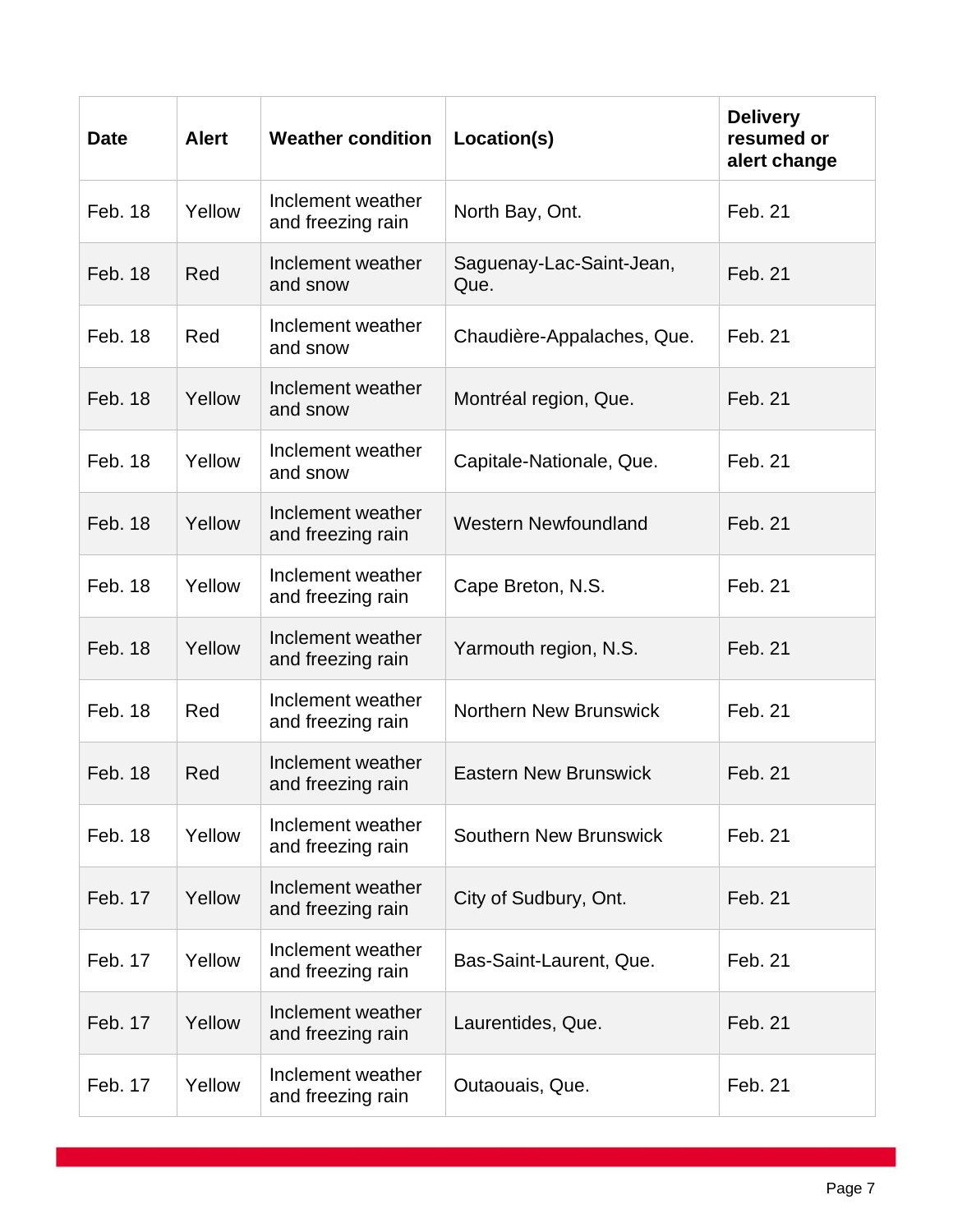| <b>Date</b> | <b>Alert</b> | <b>Weather condition</b>               | Location(s)                 | <b>Delivery</b><br>resumed or<br>alert change |
|-------------|--------------|----------------------------------------|-----------------------------|-----------------------------------------------|
| Feb. 17     | Yellow       | Inclement weather<br>and snow          | Stephenville, N.L.          | Feb. 21                                       |
| Feb. 17     | Red          | Inclement weather<br>and freezing rain | North Bay, Ont.             | Yellow, Feb. 18                               |
| Feb. 16     | Yellow       | Inclement weather<br>and snow          | Avalon Peninsula, N.L.      | Feb. 17                                       |
| Feb. 16     | Yellow       | Inclement weather<br>and snow          | St. John's Metro, N.L.      | Feb. 17                                       |
| Feb. 16     | Yellow       | Inclement weather<br>and snow          | Abitibi-Témiscamingue, Que. | Feb. 17                                       |
| Feb. 14     | Red          | Inclement weather<br>and snow          | Avalon Peninsula, N.L.      | Yellow, Feb. 16                               |
| Feb. 14     | Red          | Inclement weather<br>and snow          | St. John's Metro, N.L.      | Yellow, Feb. 16                               |
| Feb. 14     | Yellow       | Inclement weather<br>and snow          | Clarenville, N.L.           | Feb. 15                                       |
| Feb. 14     | Yellow       | Inclement weather<br>and snow          | Burin Peninsula, N.L.       | Feb. 15                                       |
| Feb. 14     | Yellow       | Inclement weather<br>and snow          | Bonavista Peninsula, N.L.   | Feb. 15                                       |
| Feb. 14     | Yellow       | Inclement weather<br>and snow          | Nove Scotia (province)      | Feb. 15                                       |
| Feb. 11     | Yellow       | Inclement weather<br>and snow          | Winnipeg, Man.              | Feb. 14                                       |
| Feb. 11     | Yellow       | Inclement weather<br>and snow          | Southern Manitoba           | Feb. 14                                       |
| Feb. 9      | Yellow       | Inclement weather<br>and snow          | Corner Brook, N.L.          | Feb. 11                                       |
| Feb. 9      | Yellow       | Freezing rain                          | Cape Breton, N.S.           | Feb. 11                                       |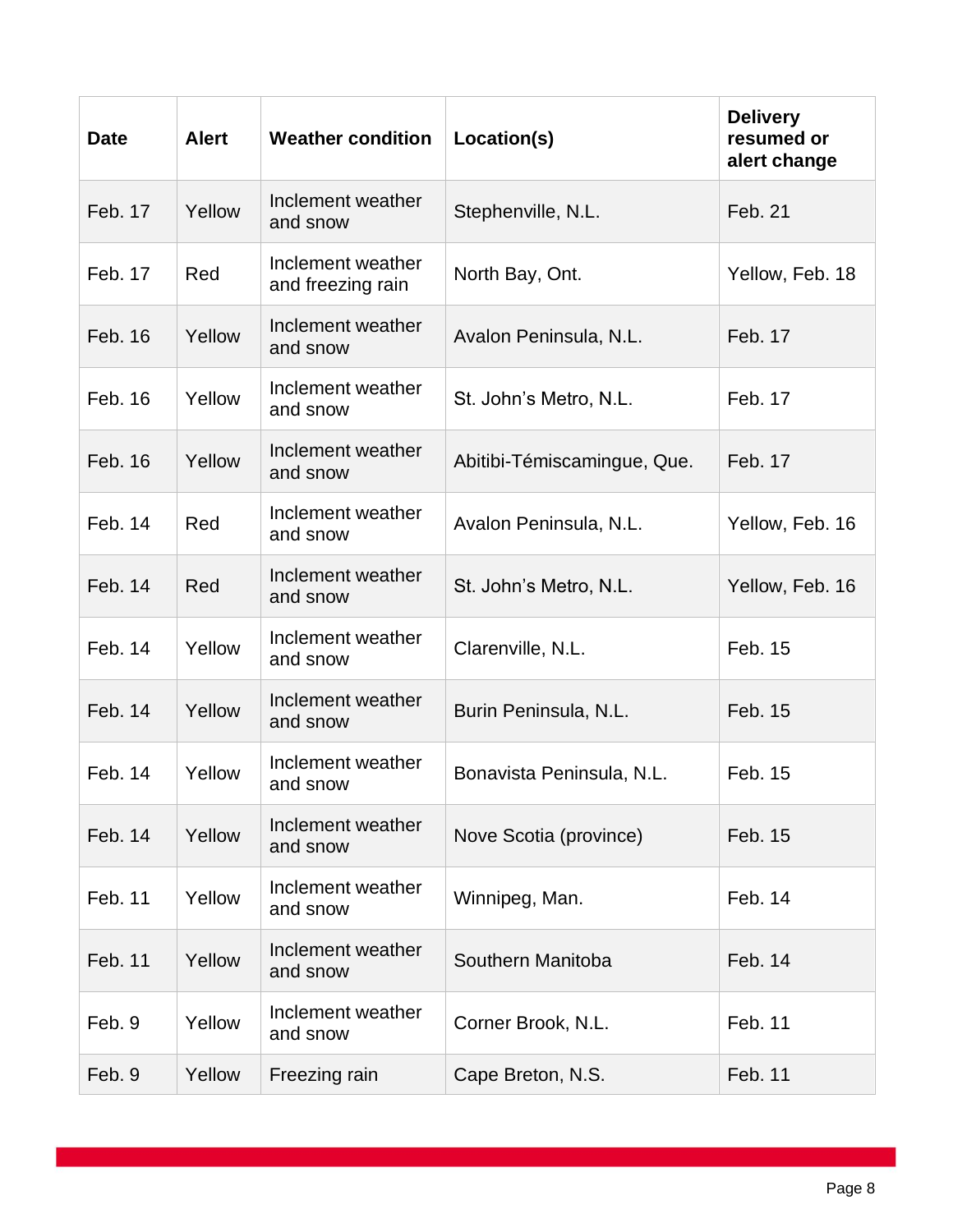| <b>Date</b> | <b>Alert</b> | <b>Weather condition</b>               | Location(s)                                                              | <b>Delivery</b><br>resumed or<br>alert change |
|-------------|--------------|----------------------------------------|--------------------------------------------------------------------------|-----------------------------------------------|
| Feb. 9      | Yellow       | Inclement weather<br>and snow          | Gaspésie, Îles-de-la-<br>Madeleine, Qc                                   | Feb. 10                                       |
| Feb. 9      | Yellow       | Inclement weather<br>and snow          | Bas-Saint-Laurent, Qc                                                    | Feb. 10                                       |
| Feb. 7      | Yellow       | Inclement weather                      | Nova Scotia (province)                                                   | Feb. 9                                        |
| Feb. 7      | Yellow       | Inclement weather                      | <b>Prince Edward Island</b><br>(province)                                | Feb. 9                                        |
| Feb. 7      | Yellow       | Inclement weather<br>and snow          | New Brunswick (province)                                                 | Feb. 9                                        |
| Feb. 4      | Yellow       | Inclement weather<br>and snow          | Capitale-Nationale, Centre-du-<br>Québec, Chaudière-<br>Appalaches, Que. | Feb. 7                                        |
| Feb. 4      | Yellow       | Inclement weather<br>and snow          | Mauricie, Que.                                                           | Feb. 7                                        |
| Feb. 4      | Yellow       | Inclement weather<br>and snow          | Saguenay-Lac-Saint-Jean,<br>Que.                                         | Feb. 7                                        |
| Feb. 4      | Yellow       | Inclement weather<br>and snow          | Côte-Nord, Que.                                                          | Feb. 7                                        |
| Feb. 4      | Yellow       | Inclement weather<br>and snow          | Gaspésie, Îles-de-la-<br>Madeleine, Que.                                 | Feb. 7                                        |
| Feb. 4      | Red          | Inclement weather<br>and freezing rain | Stephenville, N.L.                                                       | Feb. 7                                        |
| Feb. 4      | Red          | Inclement weather<br>and freezing rain | Corner Brook, N.L.                                                       | Feb. 7                                        |
| Feb. 4      | Red          | Inclement weather<br>and freezing rain | Nova Scotia (province)                                                   | Yellow, Feb. 7                                |
| Feb. 4      | Red          | Inclement weather<br>and freezing rain | <b>Prince Edward Island</b><br>(province)                                | Yellow, Feb. 7                                |
| Feb. 4      | Red          | Inclement weather<br>and snow          | <b>Southern New Brunswick</b>                                            | Feb. 7                                        |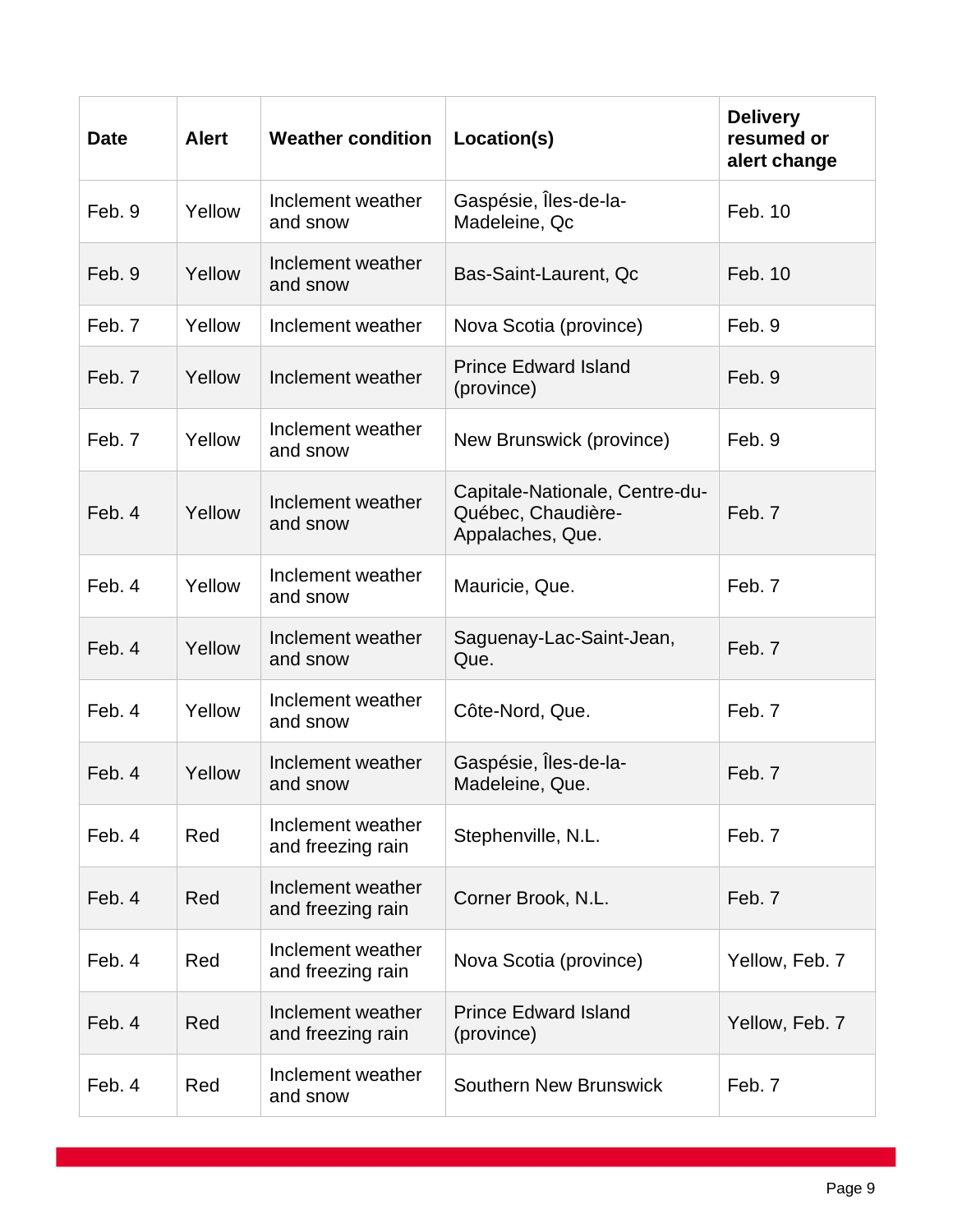| <b>Date</b>    | <b>Alert</b> | <b>Weather condition</b>            | Location(s)                                  | <b>Delivery</b><br>resumed or<br>alert change |
|----------------|--------------|-------------------------------------|----------------------------------------------|-----------------------------------------------|
| Feb. 4         | Red          | Inclement weather<br>and snow       | Bathurst, N.B.                               | Feb. 7                                        |
| Feb. 4         | Yellow       | Inclement weather<br>and snow       | Northern and Eastern New<br><b>Brunswick</b> | Feb. 7                                        |
| Jan. 26        | Yellow       | <b>Extreme cold</b>                 | Labrador City, N.L.                          | Feb. 4                                        |
| Jan. 21        | Yellow       | Extreme cold                        | Québec (province)                            | Feb. 4                                        |
| Feb. 1         | Yellow       | Inclement weather<br>and snow       | Saskatchewan (province)                      | Feb. 2                                        |
| Feb. 1         | Yellow       | Inclement weather<br>and snow       | Manitoba (province)                          | Feb. 2                                        |
| Jan. 31        | Yellow       | Inclement weather<br>and snow       | Southern Alberta                             | Feb. 1                                        |
| Jan. 25        | Red          | Inclement weather<br>and snow       | Barrie, Ont.                                 | Jan. 26                                       |
| <b>Jan. 18</b> | Yellow       | Inclement weather<br>and snow       | <b>Greater Toronto Area</b>                  | Jan. 24                                       |
| Jan. 18        | Yellow       | Inclement weather<br>and snow       | <b>Southern Ontario</b>                      | Jan. 24                                       |
| Jan. 18        | Yellow       | Inclement weather<br>and snow       | <b>Eastern Ontario</b>                       | Jan. 24                                       |
| Jan. 21        | Red          | Inclement weather,<br>freezing rain | Lloydminster, Sask.                          | Jan. 24                                       |
| Jan. 21        | Yellow       | Inclement weather<br>and snow       | Winnipeg, Man.                               | Jan. 24                                       |
| Jan. 21        | Yellow       | Inclement weather<br>and snow       | Southern Manitoba                            | Jan. 24                                       |
| Jan. 18        | Yellow       | Snowstorm                           | Québec (province)                            | Jan. 20                                       |
| Jan. 19        | Yellow       | Extreme cold                        | Labrador City, N.L.                          | Jan. 20                                       |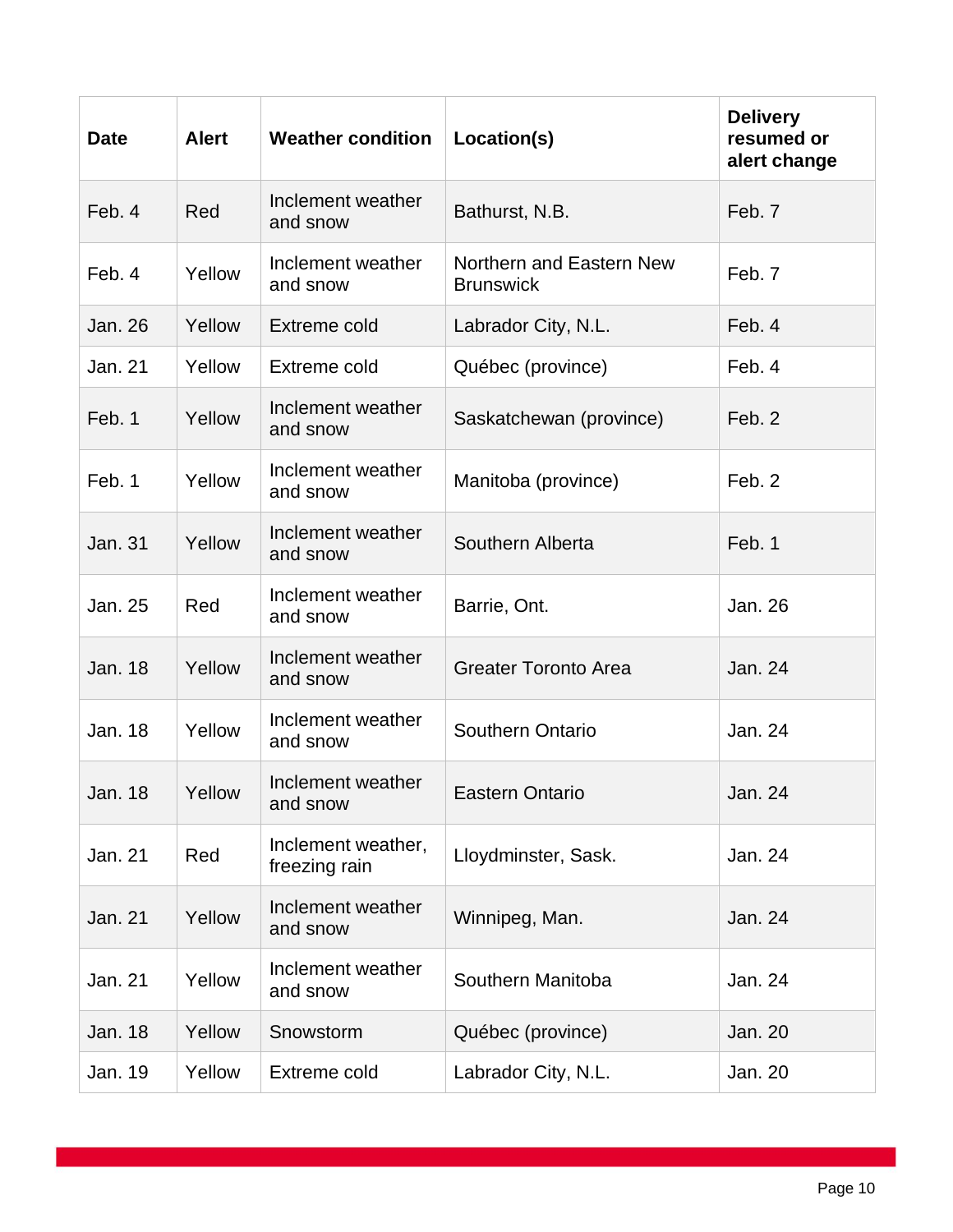| <b>Date</b>    | <b>Alert</b> | <b>Weather condition</b>      | Location(s)                         | <b>Delivery</b><br>resumed or<br>alert change |
|----------------|--------------|-------------------------------|-------------------------------------|-----------------------------------------------|
| Jan. 19        | Yellow       | Inclement weather<br>and snow | Corner Brook, N.L.                  | <b>Jan. 20</b>                                |
| Jan. 17        | Yellow       | Snowstorm                     | Edmonton region, Alta.              | Jan. 19                                       |
| <b>Jan. 18</b> | Red          | Snowstorm                     | Labrador City, N.L.                 | Yellow, Jan. 19                               |
| Jan. 18        | Red          | High winds; ice<br>conditions | Corner Brook, N.L.                  | Yellow, Jan. 19                               |
| Jan. 17        | Red          | Snowstorm                     | <b>Greater Toronto Area</b>         | Yellow, Jan. 18                               |
| Jan. 17        | Red          | Snowstorm                     | Southern Ontario                    | Yellow, Jan. 18                               |
| Jan. 17        | Red          | Snowstorm                     | <b>Eastern Ontario</b>              | Yellow, Jan. 18                               |
| Jan. 17        | Red          | Snowstorm                     | Québec (province)                   | Yellow, Jan. 18                               |
| Jan. 14        | Yellow       | <b>Extreme cold</b>           | <b>Northern Ontario</b>             | Jan. 17                                       |
| Jan. 13        | Yellow       | <b>Extreme cold</b>           | Labrador City, N.L.                 | Jan. 14                                       |
| <b>Jan. 13</b> | Yellow       | <b>Extreme cold</b>           | Corner Brook, N.L.                  | Jan. 14                                       |
| Jan. 12        | Yellow       | Snowstorm                     | Saint John, N.B.                    | Jan. 13                                       |
| Jan. 12        | Yellow       | <b>Extreme cold</b>           | Côte-Nord, Que.                     | Jan. 13                                       |
| Jan. 12        | Yellow       | Extreme cold                  | Abitibi-Témiscamingue, Que.         | Jan. 13                                       |
| Jan. 11        | Yellow       | Extreme cold                  | <b>Northern Ontario</b>             | Jan. 12                                       |
| Jan. 11        | Red          | Extreme cold                  | Labrador City, N.L.                 | Jan. 12                                       |
| Jan. 11        | Yellow       | <b>Freezing Rain</b>          | Québec (province)                   | Jan. 12                                       |
| Jan. 11        | Yellow       | Extreme cold                  | City of Sudbury, Ont.               | Jan. 11                                       |
| Jan. 7         | Red          | Snowstorm                     | Campbell River, Chilliwack,<br>B.C. | Jan. 10                                       |
| Jan. 7         | Yellow       | Snowstorm                     | Labrador City, N.L.                 | Jan. 10                                       |
| Jan. 6         | Red          | Snowstorm                     | Metro Vancouver, B.C.               | Jan. 7                                        |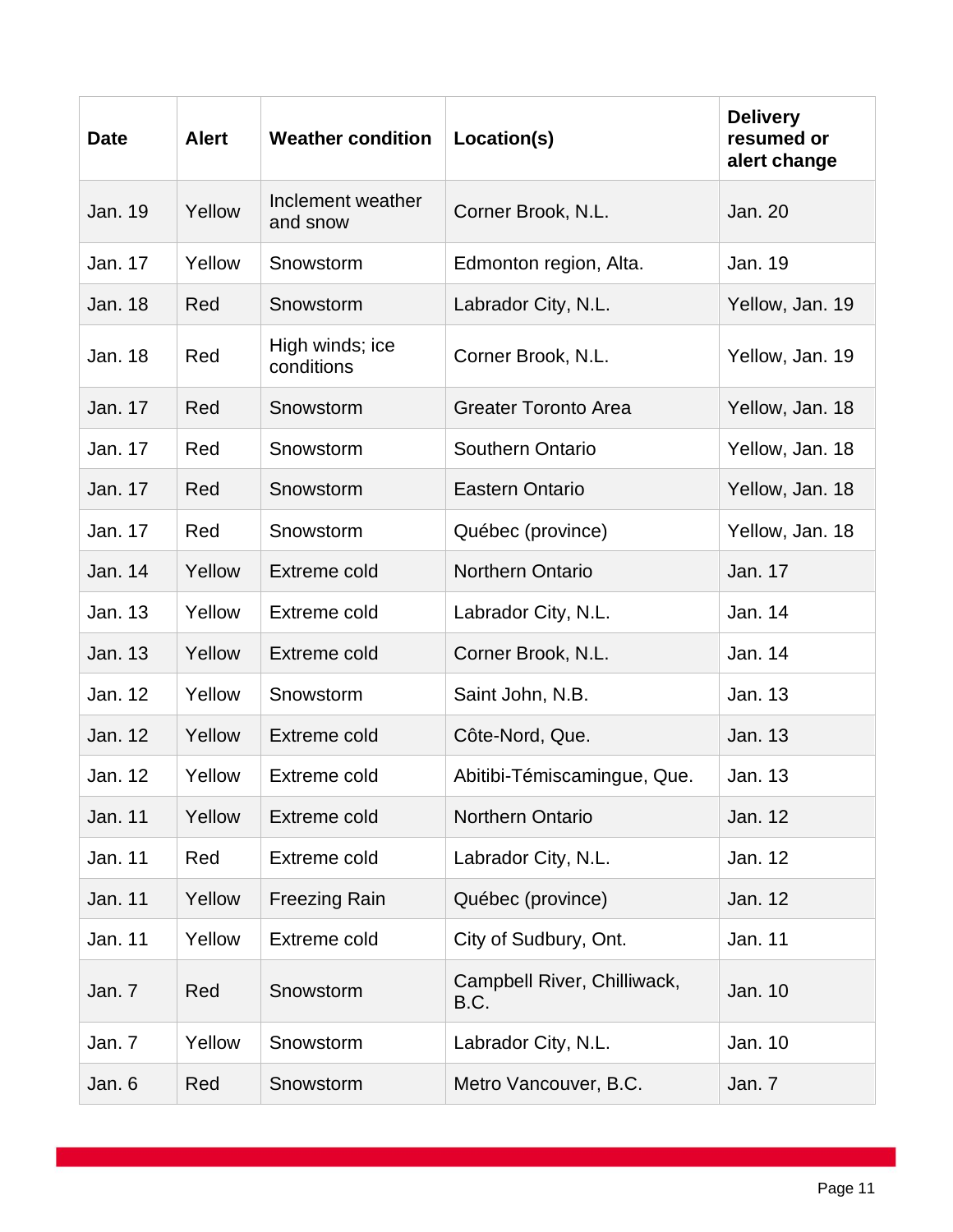| <b>Date</b> | <b>Alert</b> | <b>Weather condition</b> | Location(s)                                                | <b>Delivery</b><br>resumed or<br>alert change |
|-------------|--------------|--------------------------|------------------------------------------------------------|-----------------------------------------------|
| Jan. 6      | Red          | Snowstorm                | Vancouver Island, B.C.                                     | Jan. 7                                        |
| Jan. 6      | Red          | Snowstorm                | Metro Vancouver, B.C.                                      | Jan. 7                                        |
| Jan. 6      | Yellow       | Snowstorm                | Corner Brook, N.L.                                         | Jan. 10                                       |
| Jan. 5      | Yellow       | Wind chill               | Lloydminster, Sask.                                        | Jan. 6                                        |
| Jan. 4      | Yellow       | Snowstorm                | St. John's Metro, Avalon<br>Peninsula, N.L.                | Jan. 6                                        |
| Jan. 4      | Red          | Wind chill               | Lloydminster, Sask.                                        | Yellow, Jan. 5                                |
| Dec. 31     | Yellow       | Snowstorm                | Gulf Islands, B.C.                                         | Jan. 5                                        |
| Dec. 31     | Yellow       | Snowstorm                | Lower Mainland area,<br>including Metro Vancouver,<br>B.C. | Jan.5                                         |
| Dec. 31     | Yellow       | Snowstorm                | South Vancouver Island, B.C.                               | Jan. 5                                        |
| Dec. 31     | Yellow       | Snowstorm                | Powell River, B.C.                                         | Jan. 5                                        |
| Dec. 31     | Yellow       | Snowstorm                | Sunshine Coast, B.C.                                       | Jan. 5                                        |
| Dec. 30     | Red          | Snowstorm                | Gulf Islands, B.C.                                         | Yellow, Dec. 31                               |
| Dec. 30     | Red          | Snowstorm                | Lower Mainland area, Metro<br>Vancouver, B.C.              | Yellow, Dec. 31                               |
| Dec. 30     | Red          | Snowstorm                | South Vancouver Island, B.C.                               | Yellow, Dec. 31                               |
| Dec. 30     | Red          | Snowstorm                | Powell River, B.C.                                         | Yellow, Dec. 31                               |
| Dec. 30     | Red          | Snowstorm                | Sunshine Coast, B.C.                                       | Yellow, Dec. 31                               |
| Dec. 29     | Red          | Snowstorm                | Gabriola Island, Ladysmith,<br>Nanaimo, B.C.               | Included in Dec.<br>30 alerts                 |
| Dec. 24     | Red          | Snowstorm                | Labrador, N.L.                                             | Dec. 29                                       |
| Dec. 24     | Red          | Snowstorm                | Campbell River, B.C.                                       | Dec. 29                                       |
| Dec. 24     | Red          | Snowstorm                | Courtenay, B.C.                                            | Dec. 29                                       |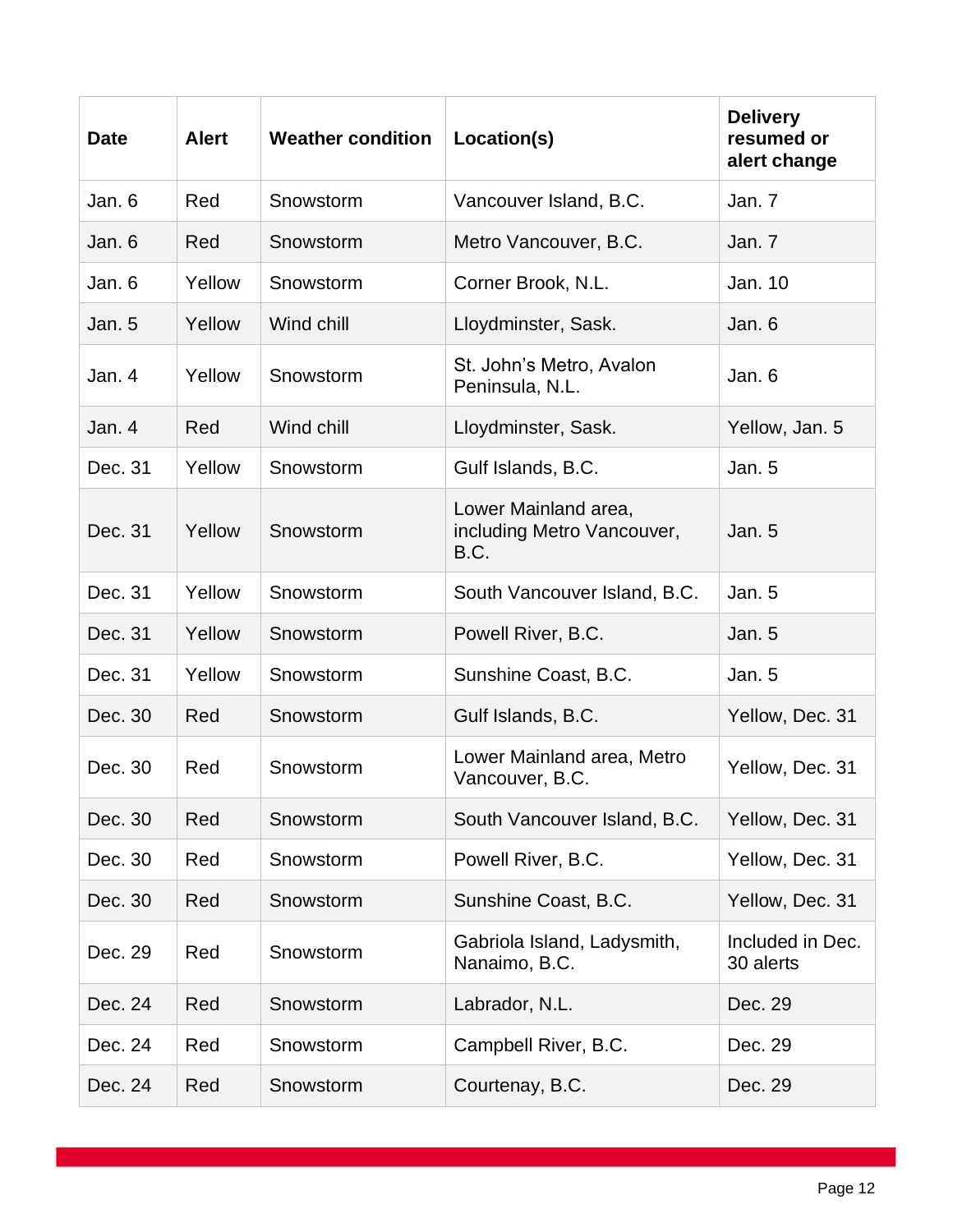| <b>Date</b> | <b>Alert</b> | <b>Weather condition</b> | Location(s)                                     | <b>Delivery</b><br>resumed or<br>alert change |
|-------------|--------------|--------------------------|-------------------------------------------------|-----------------------------------------------|
| Dec. 23     | Red          | Snowstorm                | Corner Brook, N.L.                              | Dec. 29                                       |
| Dec. 23     | Red          | Snowstorm                | Grand Falls-Windsor, N.L.                       | Dec. 24                                       |
| Dec. 23     | Yellow       | Snowstorm                | Bonavista, N.L.                                 | Dec. 24                                       |
| Dec. 23     | Yellow       | Snowstorm                | Gander, N.L.                                    | Dec. 24                                       |
| Dec. 23     | Yellow       | Snowstorm                | Stephenville, N.L.                              | Dec. 29                                       |
| Dec. 23     | Red          | Snowstorm                | Gaspésie, Que.                                  | Dec. 29                                       |
| Dec. 23     | Red          | Snowstorm                | Îles-de-la-Madeleine, Que.                      | Dec. 29                                       |
| Dec. 23     | Red          | Snowstorm                | Côte-Nord, Que.                                 | Dec. 29                                       |
| Dec. 15     | Red          | <b>Freezing Rain</b>     | Sudbury, Ont.                                   | Dec. 16                                       |
| Dec. 10     | Yellow       | Winter storm             | Corner Brook, N.L.                              | Dec. 14                                       |
| Dec. 10     | Yellow       | Winter storm             | Bonavista Peninsula, N.L.                       | Dec. 13                                       |
| Dec. 9      | Yellow       | Winter storm             | Western Newfoundland, N.L.                      | Dec. 9, except<br><b>Corner Brook</b>         |
| Dec. 9      | Yellow       | Winter storm             | Central Newfoundland, N.L.                      | Dec. 9                                        |
| Dec. 9      | Yellow       | Winter storm             | Eastern Newfoundland, St.<br>John's Metro, N.L. | Dec. 9                                        |
| Dec. 9      | Yellow       | Winter storm             | Metro Halifax, N.S.                             | Dec. 10                                       |
| Dec. 9      | Red          | Winter storm             | Cape Breton, N.S.                               | Dec. 10                                       |
| Dec. 9      | Red          | Winter storm             | Antigonish County, N.S.                         | Dec. 10                                       |
| Dec. 9      | Red          | Winter storm             | Guysborough County, N.S.                        | Dec. 10                                       |
| Dec. 9      | Red          | Winter storm             | Kentville, N.S.                                 | Dec. 10                                       |
| Dec. 9      | Red          | Winter storm             | Bridgewater, N.S.                               | Dec. 10                                       |
| Dec. 9      | Red          | Winter storm             | Yarmouth, N.S.                                  | Dec. 10                                       |
| Dec. 6      | Yellow       | Snowstorm                | Outaouais, Que.                                 | Dec. 7                                        |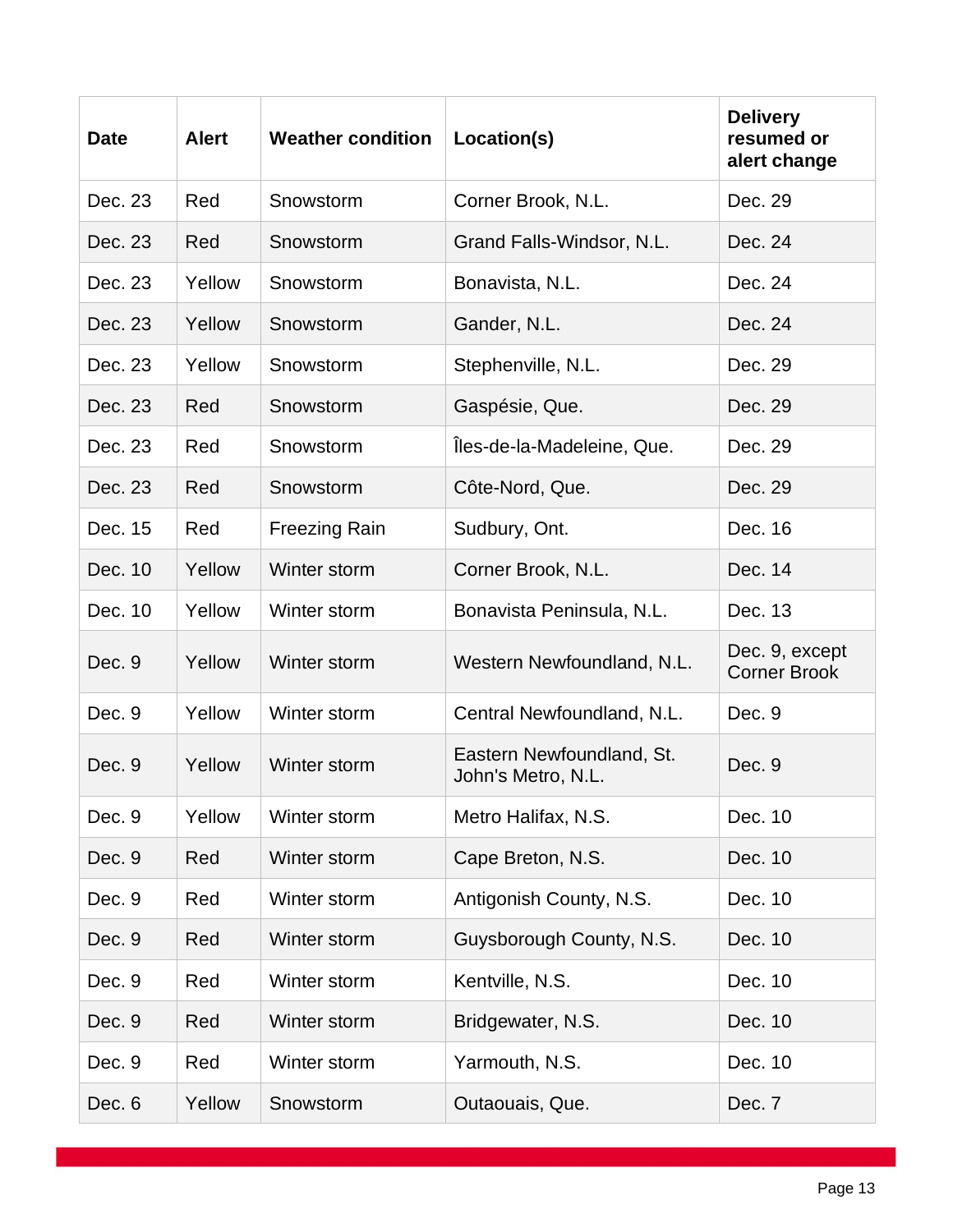| <b>Date</b>    | <b>Alert</b> | <b>Weather condition</b> | Location(s)                                                              | <b>Delivery</b><br>resumed or<br>alert change |
|----------------|--------------|--------------------------|--------------------------------------------------------------------------|-----------------------------------------------|
| Dec. 6         | Yellow       | Snowstorm                | Capitale-Nationale, Centre-du-<br>Québec, Chaudière-<br>Appalaches, Que. | Dec. 7                                        |
| Dec. 6         | Yellow       | Snowstorm                | Bas-Saint-Laurent, Que.                                                  | Dec. 7                                        |
| Dec. 6         | Yellow       | Snowstorm                | Saguenay-Lac-Saint-Jean,<br>Que.                                         | Dec. 7                                        |
| Dec. 6         | Yellow       | <b>Freezing Rain</b>     | Central Alberta, Edmonton,<br>Alta.                                      | Dec. 9                                        |
| Dec. 2         | Yellow       | Snowstorm                | Grand Prairie, Alta.                                                     | Dec. 3                                        |
| Dec. 1         | Yellow       | Flooding                 | Merritt, B.C.                                                            | Dec. 3                                        |
| Nov. 29        | Yellow       | Rain                     | Dingwall, N.S.                                                           | Dec. 15                                       |
| Nov. 29        | Yellow       | Rain                     | Neils Harbour, N.S.                                                      | Dec. 15                                       |
| <b>Nov. 29</b> | Yellow       | Rain                     | St. Margaret's Village, N.S.                                             | Dec. 15                                       |
| <b>Nov. 25</b> | Yellow       | Rain                     | Inverness County, N.S.                                                   | <b>Nov. 29</b>                                |
| <b>Nov. 25</b> | Yellow       | Rain                     | Victoria County, N.S.                                                    | <b>Nov. 29</b>                                |
| <b>Nov. 25</b> | Yellow       | Rain                     | <b>Central Alberta</b>                                                   | <b>Nov. 26</b>                                |
| Nov. 25        | Yellow       | Rain                     | Edmonton, Alta.                                                          | <b>Nov. 26</b>                                |
| <b>Nov. 24</b> | Red          | Rain                     | Antigonish, N.S.                                                         | Nov. 25                                       |
| <b>Nov. 24</b> | Red          | Rain                     | <b>Inverness County, N.S.</b>                                            | Yellow, Nov. 25                               |
| Nov. 24        | Red          | Rain                     | Victoria County, N.S.                                                    | Yellow, Nov. 25                               |
| Nov. 17        | Yellow       | Snowstorm                | Northern Manitoba                                                        | <b>Nov. 18</b>                                |
| <b>Nov. 17</b> | Yellow       | Ferries delayed          | Newfoundland and Labrador                                                | Jan. 4                                        |
| <b>Nov. 16</b> | Yellow       | Snowstorm                | Saskatchewan (province)                                                  | <b>Nov. 18</b>                                |
| Nov. 15        | Red          | Flooding                 | Merritt, B.C.                                                            | Yellow, Nov.25                                |
| Nov. 12        | Red          | Snowstorm                | Southern Manitoba                                                        | Nov. 15                                       |